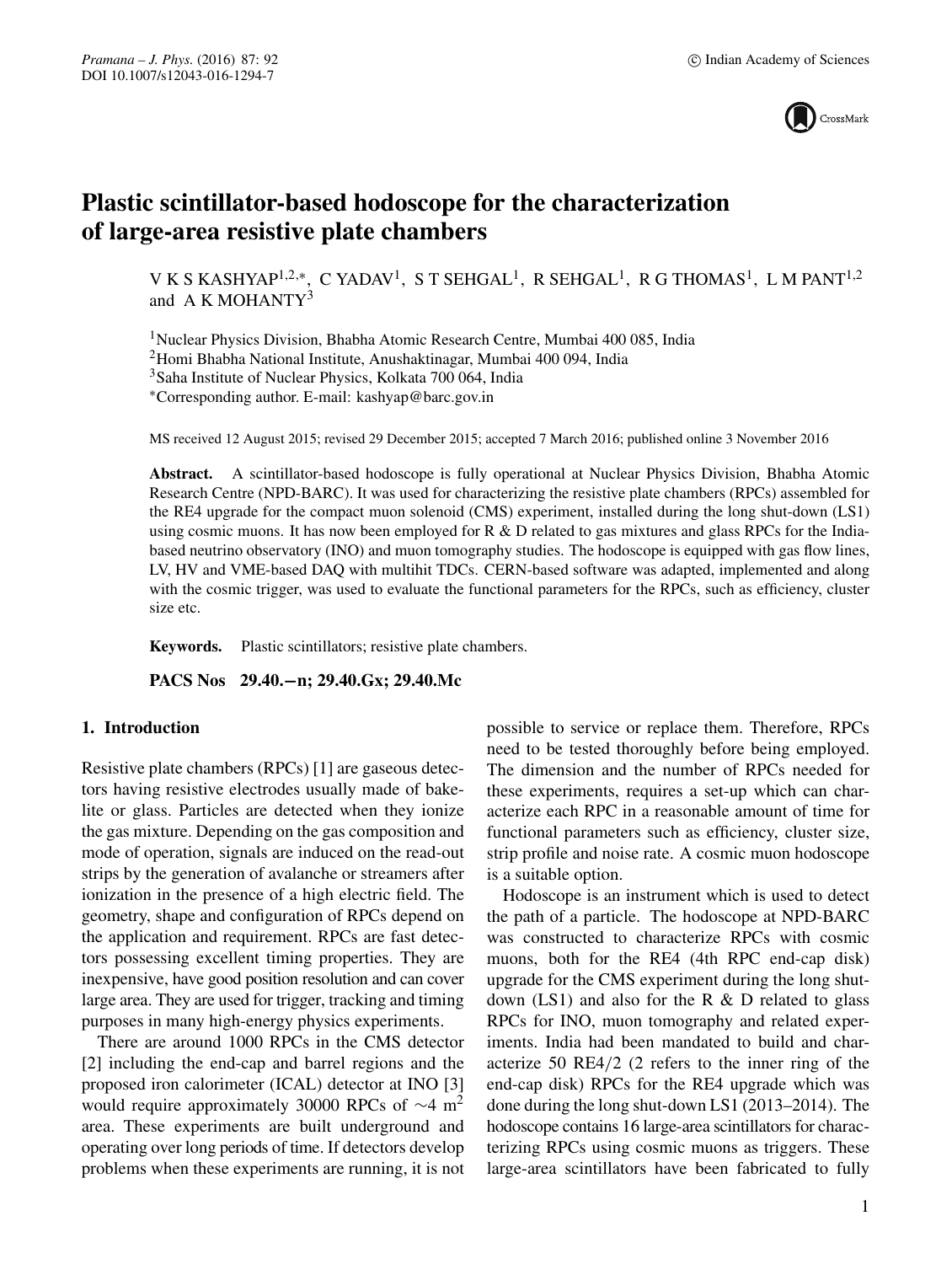

Figure 1. Schematic of a long scintillator paddle.

characterize RPCs in one go covering the entire active area. At the surface of the Earth, the average energy of muon is 3–4 GeV with an average flux of 1 cm<sup>-2</sup>  $min^{-1}$ .

The scintillators are arranged in two layers, each consisting of eight scintillators. The two layers are separated by a vertical distance of 210 cm between which RPCs can be stacked in seperate shelves for characterization. Each of the scintillator (Bicron BC-408) measuring 180 cm  $\times$  18 cm  $\times$  1 cm, were cut and polished (up to 10  $\mu$ m levels) in the Centre for Design and Manufacture, BARC. Each of these scintillators is coupled to a separate photomultiplier tube (PMT) at each end. The PMTs were procured from Electron Tubes (ET-9814B, 51 mm diameter, QE ∼30% and gain  $\sim$ 10<sup>6</sup>). As these scintillators are quite long, it was decided to have two PMTs at either end, so that the efficiency of the scintillator is not compromised, over its length. Figure 1 shows the schematic of the scintillator, light guide, cookies, PMT and the HV divider. The whole assembly was then wrapped by a reflector in the inside and doubly wrapped with black PVC tape on the outside.

The hodoscope is shown in figure 2a. Figure 2b shows eight scintillators lined side by side in the top layer shelf #9 of the cosmic stand in the RPC Lab. The bottom layer of scintillators is configured similarly in shelf #2.

To localize the region of the RPC while characterizing them, two portable scintillator paddles of smaller dimension (40 cm  $\times$  18 cm  $\times$  1 cm) with a single PMT at one end were also fabricated using the same scintillator sheets in a similar way as the long paddle.

The coincidence of these scintillator signals will provide us the cosmic trigger to evaluate the performance characteristics of the RPCs. The hodoscope along with RPCs will also be very helpful for the proposed muon tomography programme. Bakelite and glass RPCs characterized using the hodoscope discussed in this paper are operated in the 'avalanche' mode.

## **2. DAQ and trigger**

The signals of the PMTs are brought to the electronics through 10.5 m cables to ensure equal delay ( $\sim$ 50 ns).

Electronics is composed of both NIM and VME standards. The VME controller is CAEN Mod. V2718. It communicates to the PC through an optical link bridge. It can generate a clock of 20 MHz and is used to synchronize the TDCs. The TDC (multihit) we are using is CAEN Mod. V1190A having 128 Channels. Its maximum resolution is 100 ps (with 40 MHz clock). It accepts either ECL or LVDS (low voltage differential signaling) signals only. The V1190A is being operated in the so-called 'straddling' mode [4] where the trigger window is straddled around the trigger, so that events occurring both before and after the trigger are recorded, provided they are within the window width. The trigger matching mode can be decided by setting different programmable parameters [4].

In the CMS RE4/2 RPC, the front-end board provides LVDS signals from the strips. No level translation is needed and the signals are taken to the TDCs through flat cables.



**Figure 2.** (**a**) The hodoscope and (**b**) the top plane having eight scintillators.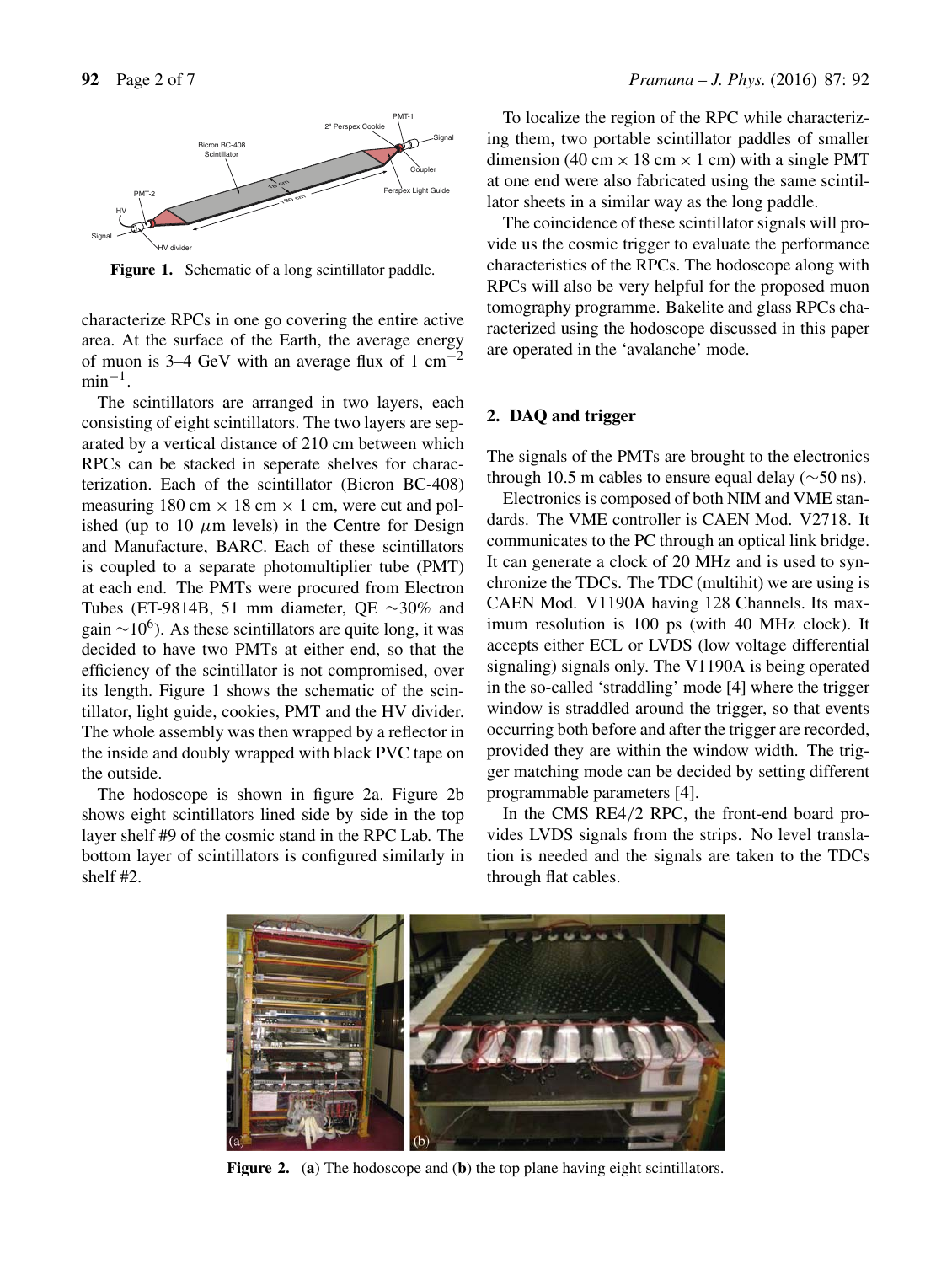In the case of the glass RPC, the signals from strips are first amplified using 8 channel hybrid microcircuit (HMC) based preamplifier boards, discriminated using commercial NIM leading edge discriminators and fed to NIM-ECL translators. The ECL output is then fed to the TDC. The HMCs of the preamplifier board (BMC-1513, BMC-1595, BMC-1597) have been developed by Electronics Division, BARC. Signals of the scintillators coming from the NIM electronics are converted to ECL signals using ECL to NIM translators as well.

The way the trigger is generated is illustrated in figure 3. Each scintillator is coupled to two photomultipliers. The logical OR of the two photomultiplier signals after discrimination forms the scintillator signal. We shall have eight such signals from both top and bottom planes. Eight-fold logical OR of the signals in one plane forms the plane signal. Therefore, we shall have two signals: one from the bottom plane and the other from the top plane. The coincidence pattern of the top and bottom plane scintillators observed for 100 000 events is shown in figure 4. The pattern peaks along the diagonal. This is expected as the cosmic muon flux is not uniform over the zenith angles. Small scintillator paddles described in §1 are used to localize the region of the RPC during characterization. By employing the paddle in coincidence with the top and bottom plane scintillators, the geometrical coverage of the hodoscope can be constrained to particular sections of an RPC (illustrated in the next section).



**Figure 4.** Coincidence plot of the top and bottom plane scintillators. Top 1–8 and bottom 1–8 are the numbers corresponding to the scintillators in the top and bottom planes of the hodoscope.

Due to the trapezoidal shape of the RE4/2 RPC, using four scintillators in each plane (top and bottom) ensures proper geometrical coverage. Therefore, we use only the middle four scintillators in both planes during RPC characterization. Other scintillators are turned off. The logical AND of top and bottom plane signals in coincidence with the paddle signal forms the trigger. Trigger, individual top and bottom plane scintillator signals and paddle signals are also fed to the TDCs after translation to ECL. Software developed at CERN for DAQ which stores data in the ROOT format [5] has been adapted to the hodoscope.



**Figure 3.** Block diagram of the hodoscope set-up.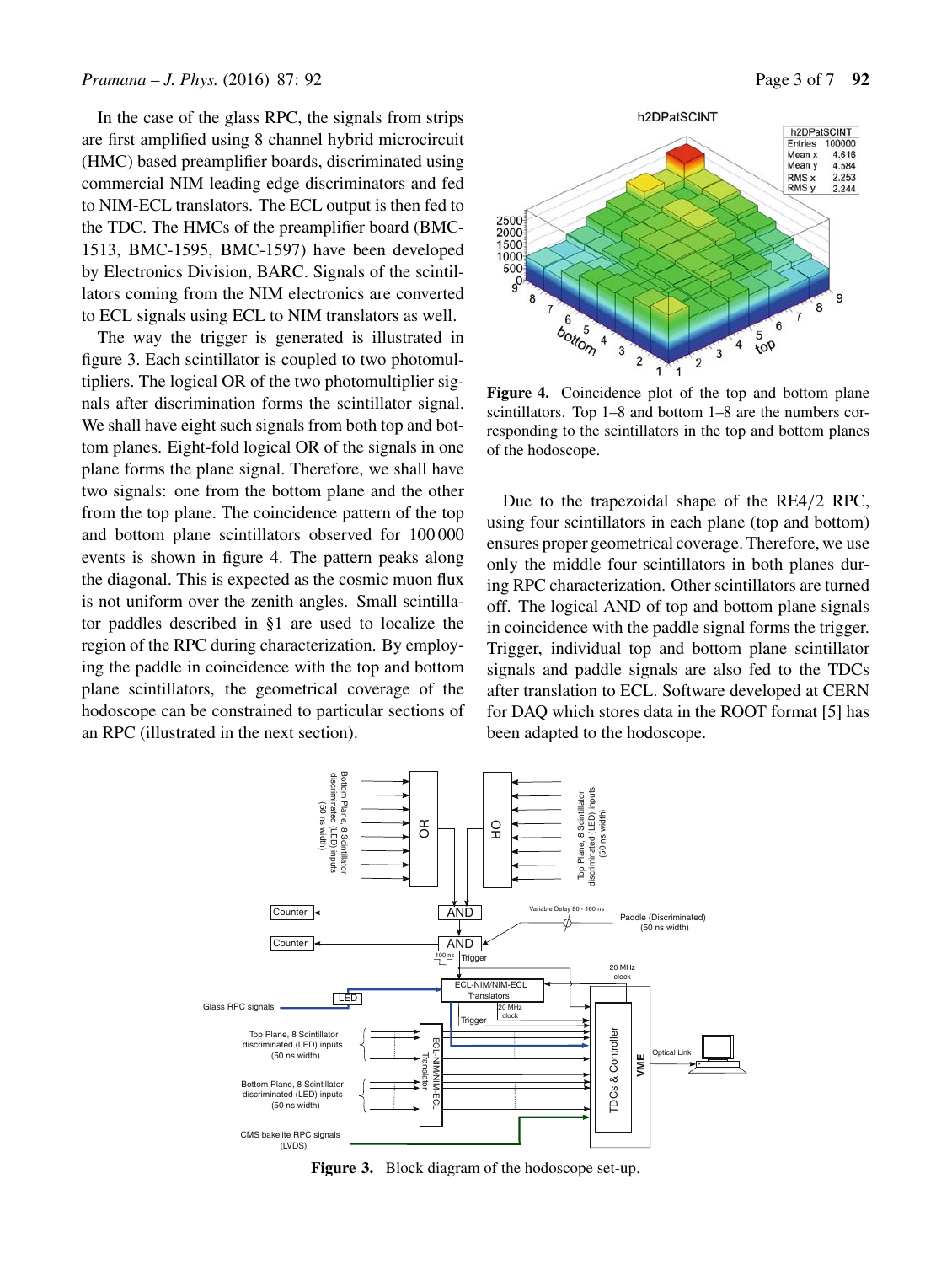### **3. Characterization of RPCs**

### 3.1 *Bakelite RPCs*

RPCs of the CMS end-cap are trapezoidal in shape. Schematic of an RE4/2 RPC is shown in figure 5. It has two layers of bakelite gas gaps. Bakelite electrodes of the gas gaps are 2 mm thick and the electrode spacing is 2 mm. The surface resistivity of the conductive graphite coating is  $\sim$ 100–250 k $\Omega$ /square. The length of the active area of the RPC is ∼1.6 m and width is  $∼0.9$  m on the wide side and  $∼0.6$  m on the narrow side. The read-out has a total of 96 strips from three sections (32 strips in each section). The sections are denoted as  $\eta = A$ , B and C corresponding to the different pseudorapidity [5a] regions covered by the RPC when employed in the end-cap of the CMS detector [2]. The bottom layer has a large gas gap called the BOTTOM gap (covers all sections) and the top layer has two smaller gaps called TOP WIDE (covers only section A) and TOP NARROW (covers sections B and C). The read-out, which is also segmented according to the sections, has 32 copper strips in each section longitudinal to the length of the trapezoid. It is sandwiched between the two layers of gas gaps. The trigger geometry is confined to each section by keeping a paddle over the required section using a movable stand (figure 6). Three RPCs stacked below the paddle in consecutive shelves are to be characterized simultaneously.

The gas mixture is composed of freon-R134a: 95.2%, I-butane: 4.5%, SF<sub>6</sub>: 0.3%, with ∼40% RH (relative humidity).

Sample efficiency plot for the RPC for  $\eta = A$  section using the paddle is shown in figure 7. Efficiency is the number of counts registered in the RPC section divided by the number of triggers. Trigger filtering is done at the time of analysis neglecting shower events. If more than one scintillator in the top or bottom plane fires for an event, the event is not considered. The number of triggers shown in figure 7 is the hardware trigger. Since the RPC is composed of two layers of gas gaps, efficiency TOP, BOTTOM and DOUBLE correspond to the efficiency of the RPC when the TOP, BOTTOM



**Figure 5.** Side view of the RE4/2 RPC illustrating double layered gas gaps.

and both TOP and BOTTOM layers of gaps are powered respectively. A sigmoid function [6,7] of the form

$$
f(x) = \frac{a}{1 + \exp[b(c - x)]}
$$
 (1)

is used to fit the data where  $a$  is the maximum efficiency,  $b$  is the slope and  $c$  is the voltage at 50% efficiency. High voltage applied to the RPCs is scaled to a reference pressure and temperature using environmental conditions in the lab. This is done so that the measurements become independent of the site. The scaling relation [6,7] is

$$
HV_{\text{eff}} = HV_{\text{applied}} \times \frac{P_0}{P} \times \frac{T}{T_0},\tag{2}
$$

where  $P, T$  are the ambient pressure, temperature and  $P_0 = 990$  mbar,  $T_0 = 293$  K are the reference pressure and temperature respectively. The reference values can be arbitrary, but it would be preferrable to have typical values corresponding to the site where the detectors would be employed. While temperature in the lab is maintained at the reference temperature, pressure is slightly more (between 1000 and 1015 mbar).

Strip profile and cluster size plots are shown in figure 8. They are for the DOUBLE configuration. In figure 8a, the strip channel from 0–31 corresponds to the section A, 32–63: B and 64–91: C respectively. When we keep the paddle on section A, we observe all counts in that section. Cluster size shown in figure 8b shows that at a voltage of 9400 V, two strips fire on an average, for a muon event. The variation of the mean cluster size with voltage is shown in figure 8c.



**Figure 6.** Geometry for the RE4/2 RPC.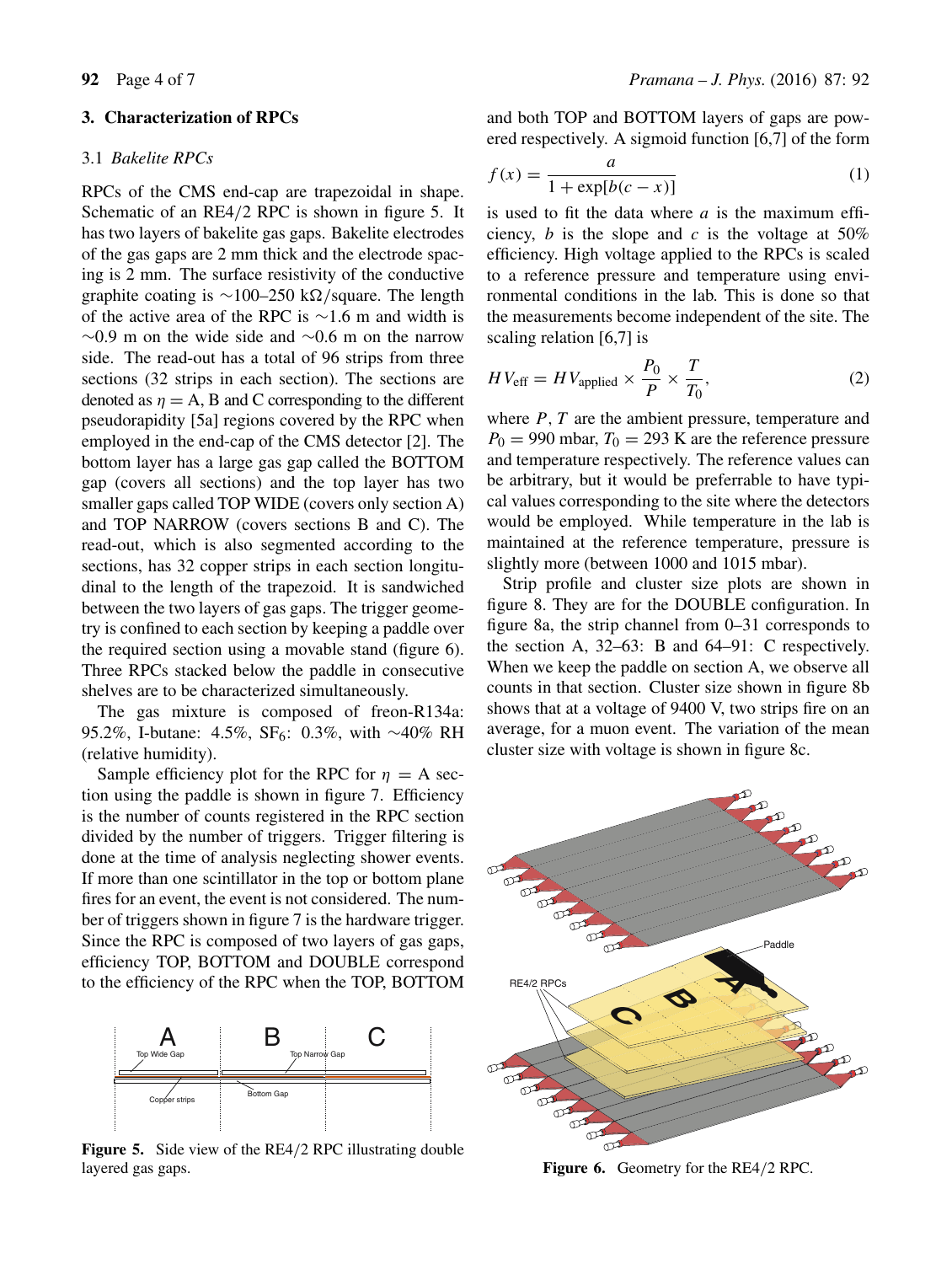

**Figure 7.** Sample efficiency plot for an RE4/2 RPC using the paddle covering the A section ( $\eta = A$ ), for the DOUBLE, TOP and BOTTOM configurations.

Figure 8d shows the distribution of time of the signals from the 12th strip of the CMS RE4/2 RPC in section A with respect to the time of the trigger. The value of sigma is  $\sim$ 1.7 ns. From figure 9, we can see different regions corresponding to the signals. An interval which spans the RPC signal region is chosen and the hits occurring outside the interval are considered as noise for that particular strip or channel. Noise rate is expressed per unit area of the RPC and is typically  $\langle 1 \rangle$  Hz/cm<sup>2</sup> at an effective voltage of 9.4 kV.

All the CMS RPCs assembled and characterized show similar behaviour in terms of efficiency, cluster size, strip profile and noise rate. More information regarding the QC protocols and chamber performance statistics is given in ref. [7].



**Figure 8.** (a) Strip profile for the RPC at 9400 V ( $\eta = A$ , DOUBLE), (b) cluster size for the RPC at 9400 V ( $\eta = A$ , DOUBLE), (**c**) variation of mean cluster size with voltage and (**d**) distribution of the time interval between the signal of the 12th strip and the trigger. Plots shown are for  $\eta = A$  and DOUBLE configurations.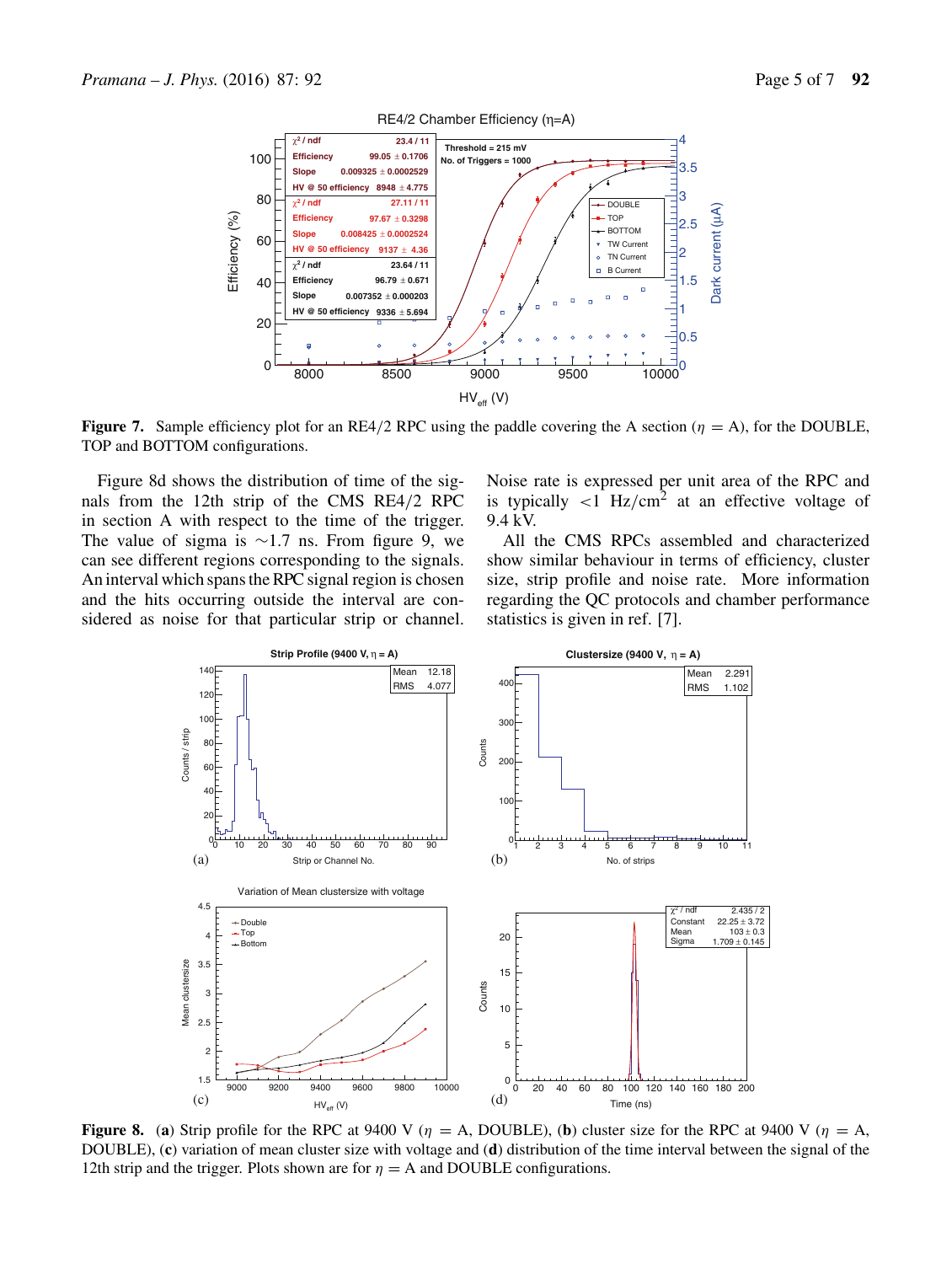

**Figure 9.** Timing distribution of signals.

#### 3.2 *Glass RPC*

The glass RPC is for the R & D towards INO, muon tomography and related experiments. The gas gap is square in shape, is of  $1 \text{ m}^2$  area and procured from KODEL, South Korea. Glass electrode is 3 mm thick and the electrode spacing is 2 mm. The surface resistance of the conductive graphite coating is  $1 \text{ M}\Omega/$ square. It has two square read-outs made of G10 fabricated by a local company in Mumbai, with 32 strips of copper each 2.8 cm wide and 1 m long. The gap is sandwiched between the read-outs. The read-outs are placed orthogonal to each other so that one can have position information as XY coordinates. Gas composition is the same as in RE4/2 RPC, with the absence of relative humidity component. Illustration of the set-up is shown in figure 10.



**Figure 10.** Glass RPC in the hodoscope.

The bulk of electronics, especially commercial NIM discriminators and translators needed for a stack of six such RPCs =  $6 \times 64 = 384$  channels, will be too much. So, an application-specific integrated circuit (ASIC)-based front-end solution is being developed indegenously by Electronics Division, BARC, which will amplify, discriminate and provide output from the RPC directly in the LVDS or ECL format.

Preamplifier boards described in §2 have an input impedance of 50  $\Omega$ . Theoretical estimate of the impedance of the read-out strip yields a value of  $\sim$ 5 Ω. Using 5 and 50  $\Omega$  resistance combinations, the impedance of the strips were matched to that of the preamplifier. Threshold was set at 30 mV and the gain was  $~\sim 80.$ 

Four middle scintillators of the top and bottom planes are used in coincidence with two small scintillator paddles for the trigger. Paddles were placed one above and the other below the RPC. We chose this configuration (4-fold) to do a preliminary measurement of



**Figure 11.** (**a**) Efficiency of the glass RPC at a threshold of 30 mV and (**b)** variation of mean cluster size of the glass RPC with voltage.